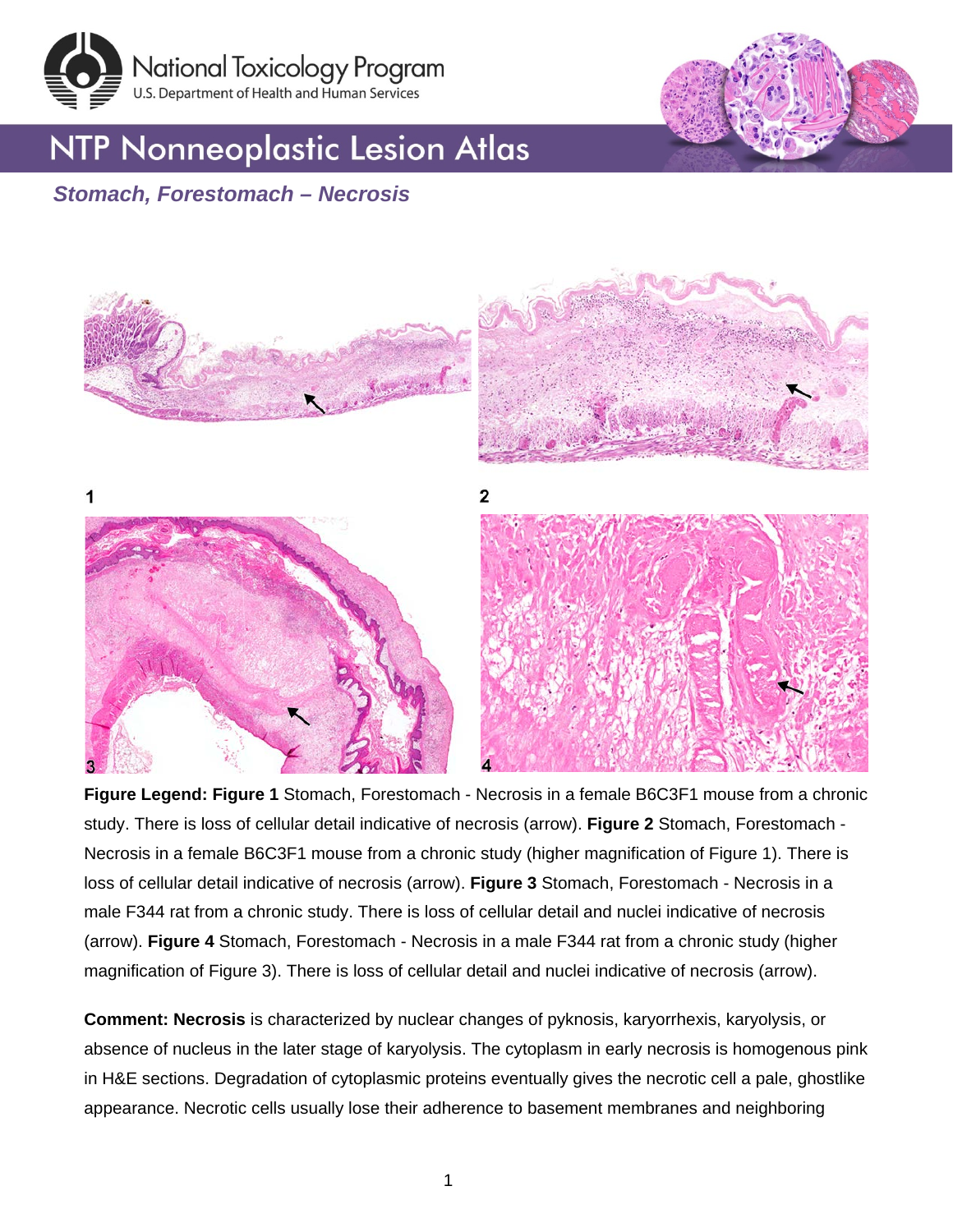



# NTP Nonneoplastic Lesion Atlas

### *Stomach, Forestomach – Necrosis*

cells. Rupture of cells with loss of cell integrity is the most obvious evidence of cell death. Necrosis of the forestomach mucosa is rarely seen except in treated rats. As shown in Figure 1, Figure 2, Figure 3, and Figure 4, chemical-related lesions in the forestomach of mice and rats include necrosis and ulceration. Necrosis of the forestomach is more frequent in gavage studies than in dosed-feed or inhalation studies in rats. Thrombosis can result in necrosis (infarction) of the stomach (Figure 4, arrow).

**Recommendation:** Necrosis of epithelium is diagnosed instead of erosion and ulcer if the necrotic epithelium is still present and at least partially attached to the underlying lamina propria or if the necrosis is not particularly centered on the epithelium of the forestomach (i.e., involves the wall primarily). If the necrosis is consistent with ischemia secondary to thrombosis (infarction), the narrative should state this, even if the thrombus is not in the plane of the section. Severity grading would depend on the overall size of the lesion and number of areas affected. While hemorrhage, edema, fibrosis, or inflammation may be associated with necrosis, these are usually not recorded separately but can be described in the narrative. If they are a prominent component of a necrotic lesion, they should be diagnosed separately.

#### **References:**

Brown HR, Hardisty JF. 1990. Oral cavity, esophagus and stomach. In: Pathology of the Fischer Rat (Boorman GA, Montgomery CA, MacKenzie WF, eds). Academic Press, San Diego, CA, 9-30. Abstract: <http://www.ncbi.nlm.nih.gov/nlmcatalog/9002563>

Leininger JR, Jokinen MP, Dangler CA, Whiteley LO. 1999. Oral cavity, esophagus, and stomach. In: Pathology of the Mouse (Maronpot RR, ed). Cache River Press, St Louis, MO, 29-48. Abstract:<http://www.cacheriverpress.com/books/pathmouse.htm>

Myers RK, McGavin MD. 2007. Cellular and tissue responses to injury. In: Pathologic Basis of Veterinary Disease, 4th ed (McGavin MD, Zachary JF, eds). Mosby, St Louis, MO, 3-62.

National Toxicology Program. 1994. NTP TOX-40. Toxicity Studies of beta-Bromo-beta-nitrostyrene (CAS No. 7166-19-0) Administered by Gavage to F344/N Rats and  $B6C3F<sub>1</sub>$  Mice. NTP, Research Triangle Park, NC.

Abstract:<http://ntp.niehs.nih.gov/go/14810>